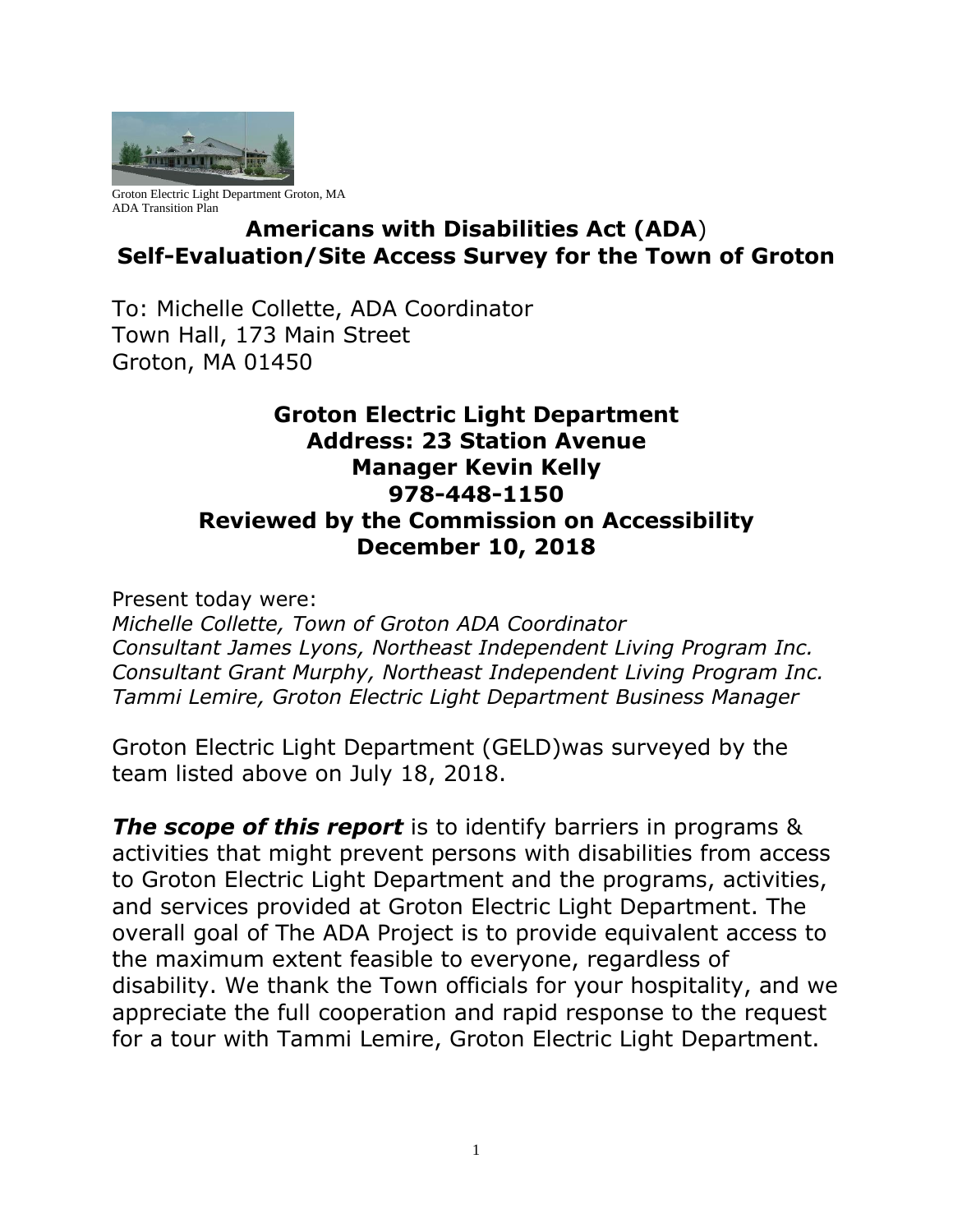We were informed that the GELD has received an elevator variance from the Massachusetts Architectural Access Board before the building permit was issued. Accordingly, there is no elevator at the site.

This report includes an inventory (and details) of the property where structural modifications are needed to make facilities accessible to persons with disabilities. Since this is the foundation for the ADA Transition Plan, we recommend The Town maintain it on file/available for public inspection for 5 years from date of completion. This ADA Evaluation includes all of: The publicly accessed areas of the Groton Electric Light Department. We were impressed with much of the ADA compliance at the site. In fact, The GELD renovations have provided major ADA compliance at the department, in our opinion.

## *In our opinion the following issues were found:*

**Accessible Parking:** The team found that there is not a designated van accessible parking space at Groton Electric Light Department. We recommend a "Van Accessible" sign be mounted on the pole with the International Symbol of Access, due to the fact the ADA requires a designated HP van accessible parking space. This is required by The ADA section 4.6.4 that states, "the space shall have an additional sign "Van Accessible" mounted below the symbol of accessibility." Otherwise, the GELD has done an excellent job on the accessible parking lot.

**Restrooms and Shower:** We found that the coat hooks in the Men's and Women's restrooms are too high. We recommend they both be lowered to an accessible height as required by the Massachusetts Architectural Access Board, in section – 30.5 Part E states "At least one area of coat hooks shall be mounted no more than 54 inches above the ground."

We also found in the shower room that there are no grab bars currently installed. We recommend those be installed to allow access for people with disabilities. The ADA 2010 standards call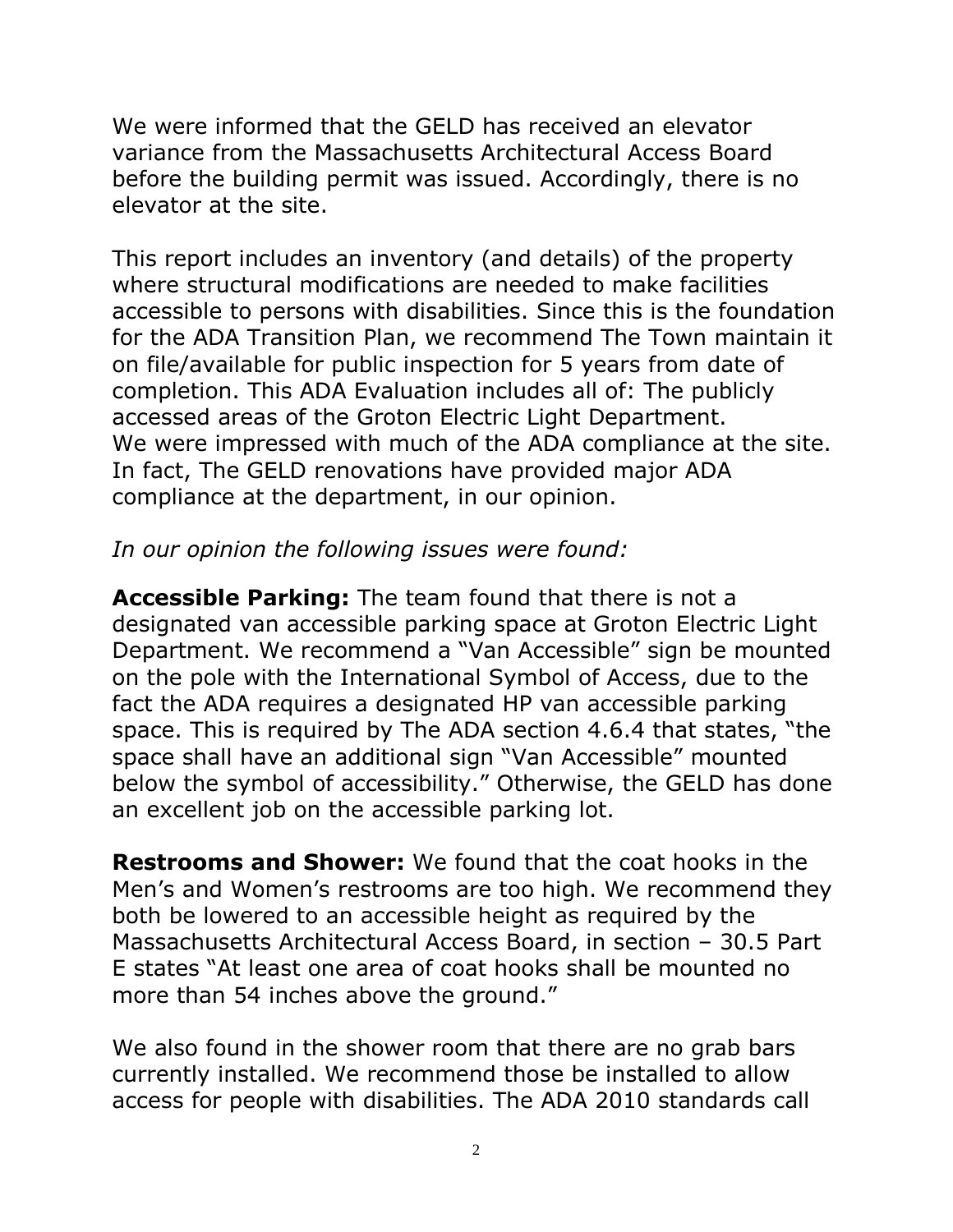for: "Horizontal grab bars shall be installed at the same height above the finish floor."

**Door Hardware:** We found the door hardware on the "Janitor" and Storage" door handles are not knurled. We recommend knurled handles be installed to provide a tactical warning of the hazardous materials located in both areas. This is specified in The Massachusetts AAB Section 26.11.4 states "All Doors opening into hazardous areas shall have hardware, which is knurled or roughened."

**Conference Rooms:** We found in the small conference room used by the public there is no Audio/Visual (A/V) alarm installed. We recommend one be installed to increase the safety of people with disabilities at Groton Electric Light Department. In fact, the ADAAG requirements, Section 4.28 require that "Visual signal appliances shall be provided in restrooms as well as any other general usage areas."

The Team noted that the conference room tables, as well as sinks provided are all in compliance with the ADA.

Thank you,

James Lyons Grant Murphy

Community Advocacy Director **ADA Coordinator** Northeast Independent Living Program, Inc. 20 Ballard Road, Lawrence, MA 01843 Tel: (978) 687-4288 v/tty Fax: (978) 689-4488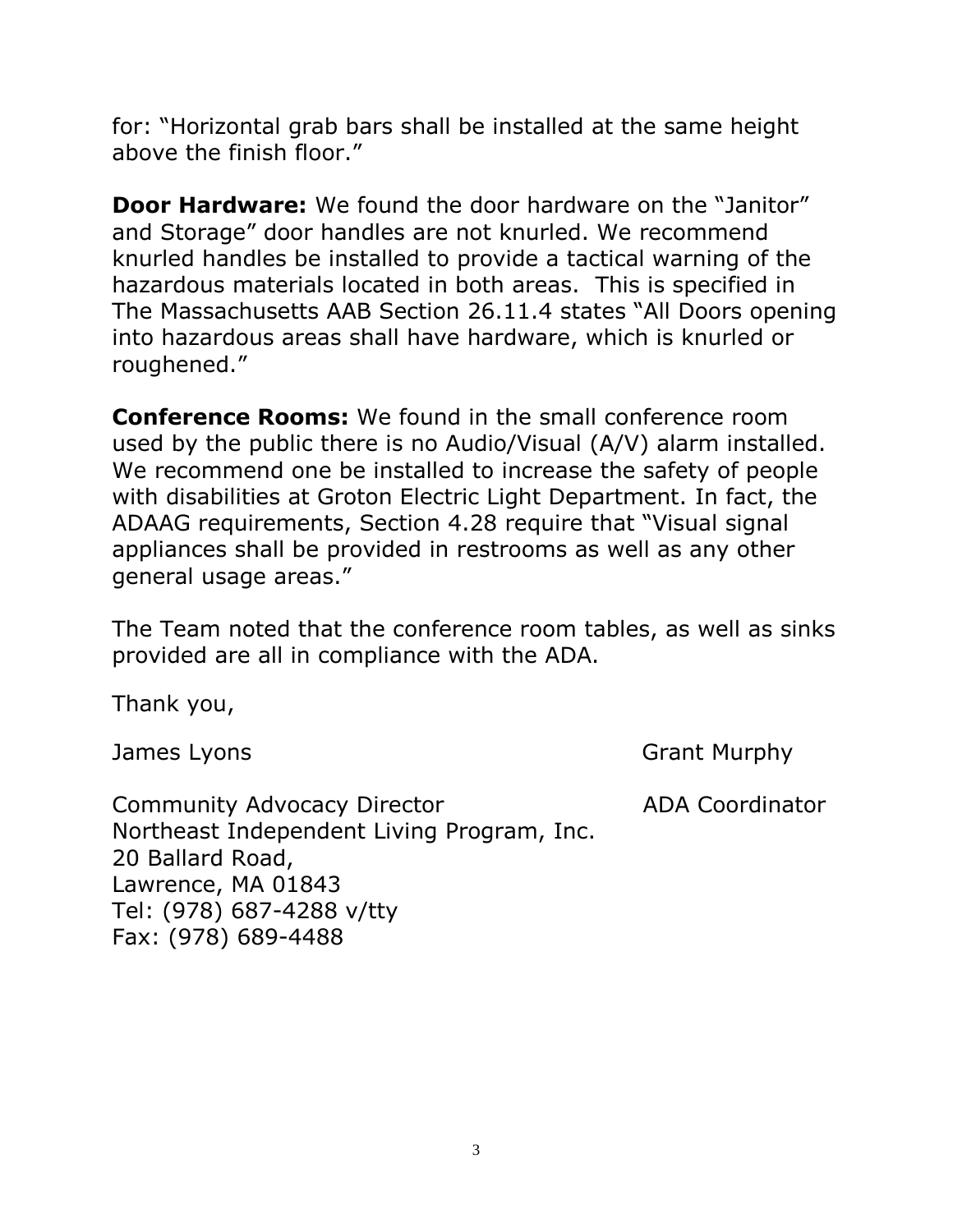

**Figure 608.2.3 Alternate Roll-In Type Shower Compartment Size and Clearance**

Note: inside finished dimensions measured at the center points of opposing sides

608.3 Grab Bars. Grab bars shall comply with 609 and shall be provided in accordance with 608.3. Where multiple grab bars are used, required horizontal grab bars shall be installed at the same height above the finish floor.

Also, pertinent: Section 608.2.3 Alternate Roll-In Type Shower Compartments. Alternate roll-in type shower compartments shall be 36 inches (915 mm) wide and 60 inches (1525 mm) deep minimum clear inside dimensions measured at center points of opposing sides. A 36 inch (915 mm) wide minimum entry shall be provided at one end of the long side of the compartment.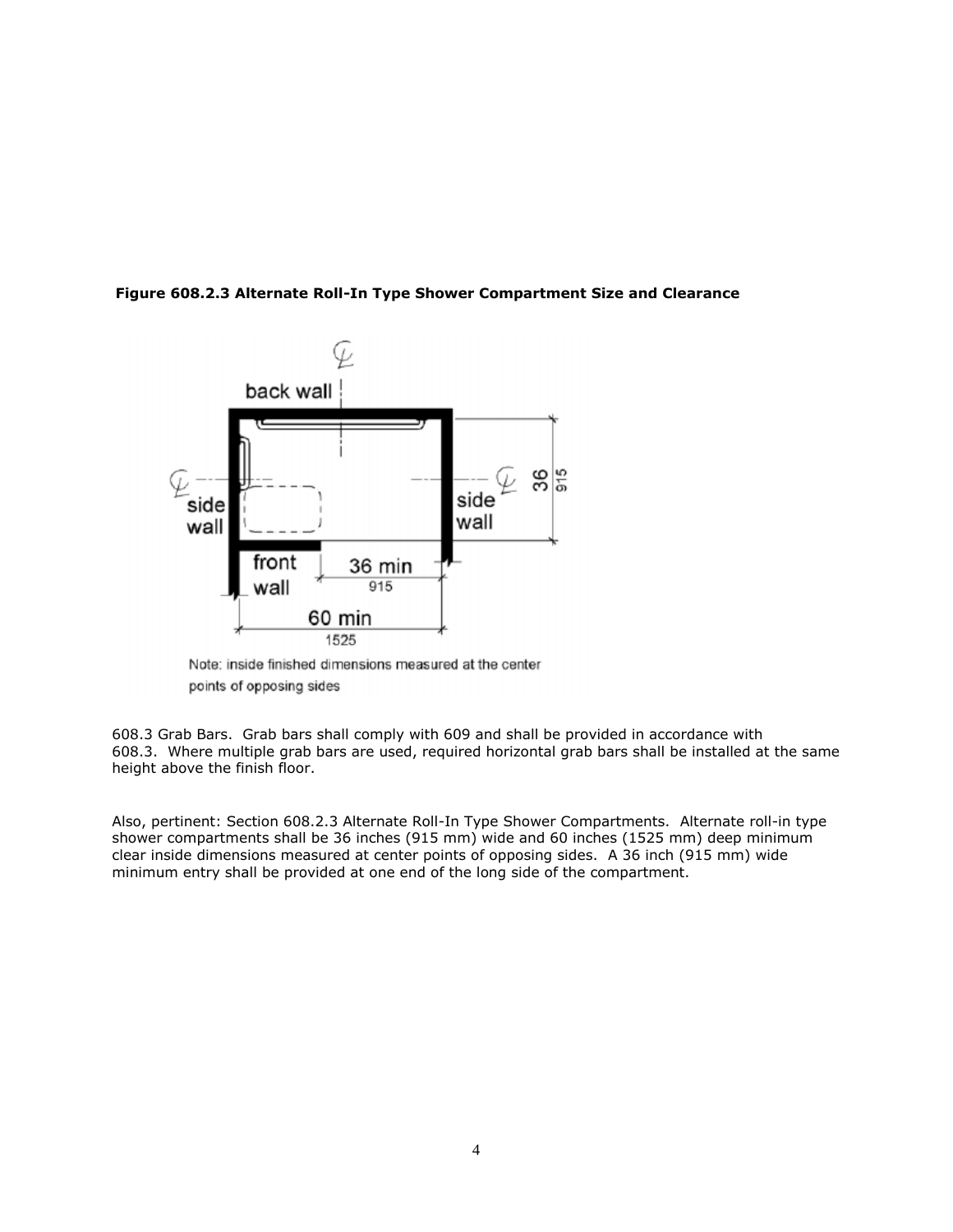Photographic example of ADA accessible shower grab bars:



• 24 x 5-1/2 x 9 Polished Chrome Metal Grab Bar Brand SPEAKMAN Item # 34D887 Mfr. Model #

VS-153-ADA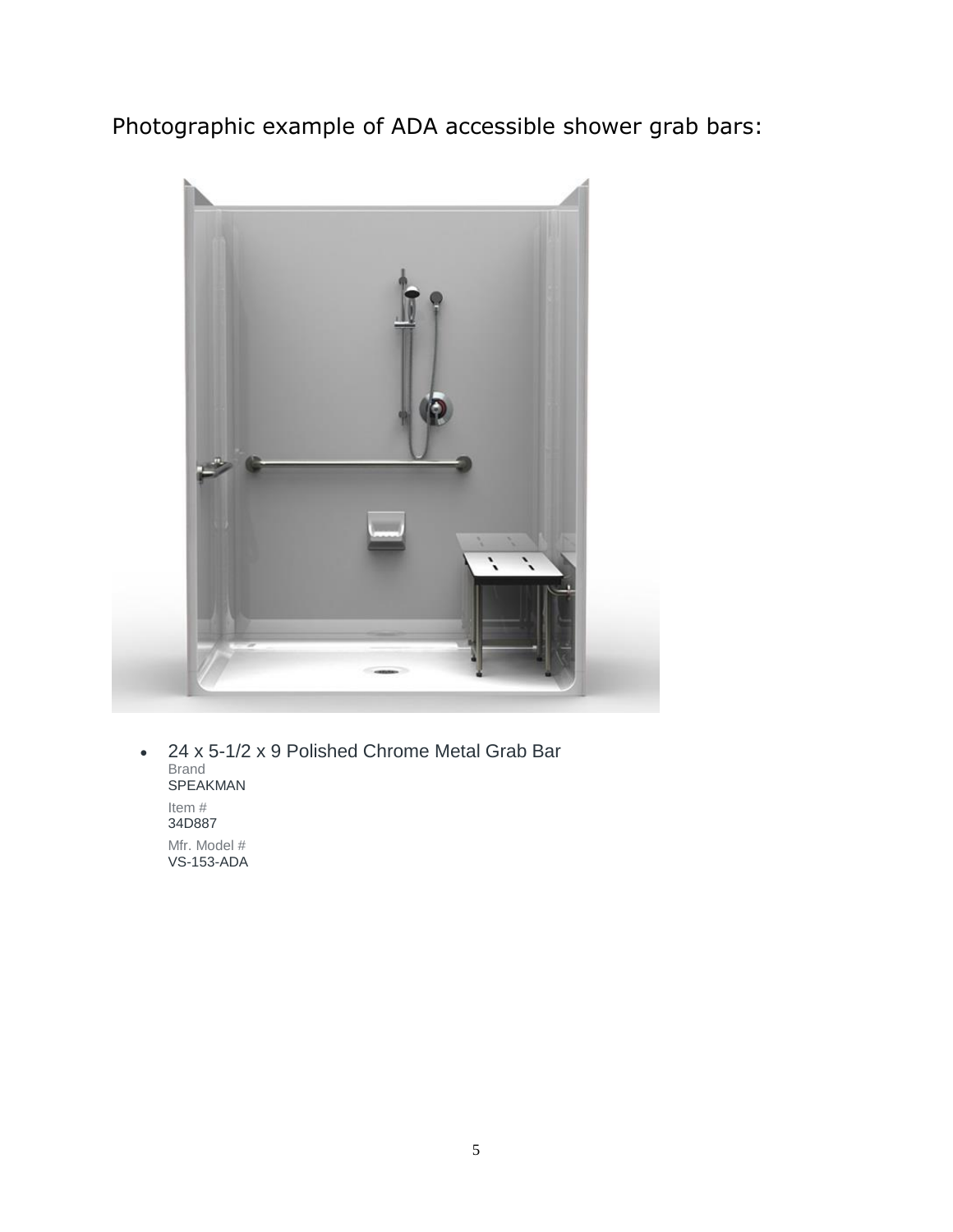

Web Price \$113.00

• 24 x 5-1/2 x 9 Polished Chrome Metal Grab Bar Brand SPEAKMAN Item # 34D887 Mfr. Model # VS-153-ADA

42" Infinite Elegance Stainless Steel Grab Bar, Silver Brand **WINGITS** Item # 33KL61 Mfr. Model # WGB5IESN42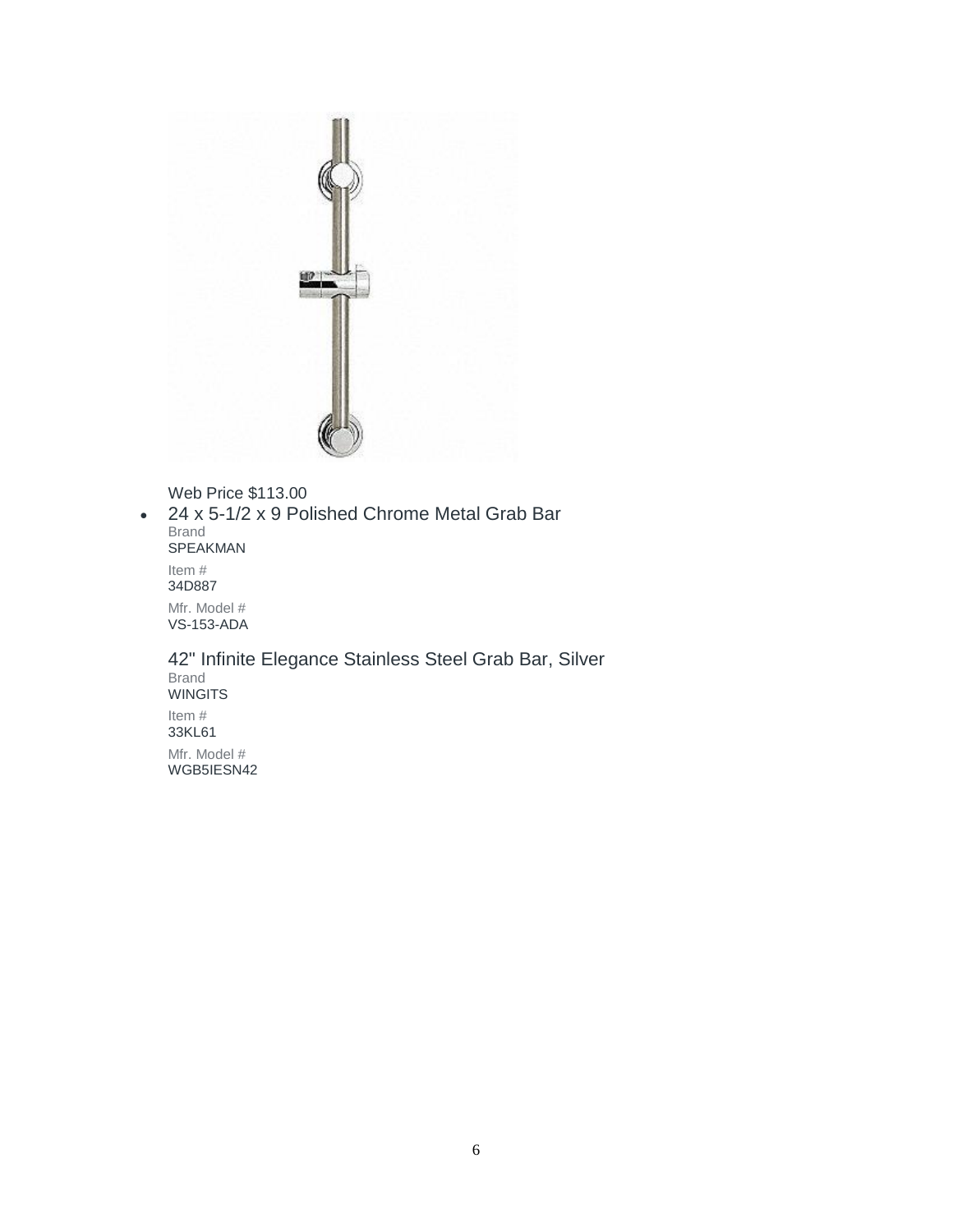

## Web Price \$111.00 / each

•



*We also found in the shower room that there are no grab bars currently installed. We recommend three such grab bars be installed to allow better access for people with disabilities.*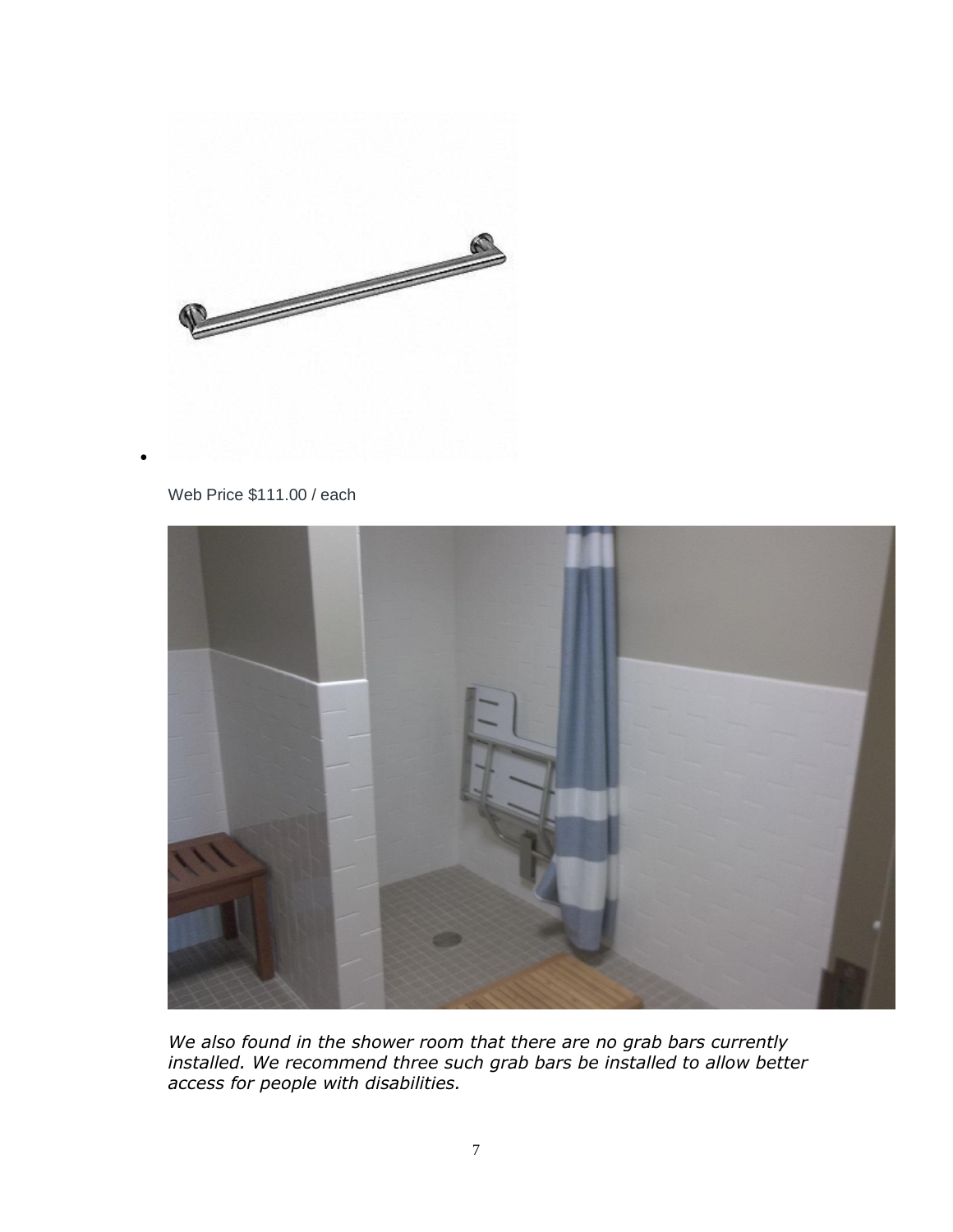

 *The Team noted that the conference room tables, as well as sinks provided are all in compliance with the ADA. We suggested that the trash barrel be relocated to make room for people using a wheelchair to be able to use the sink with ease.*